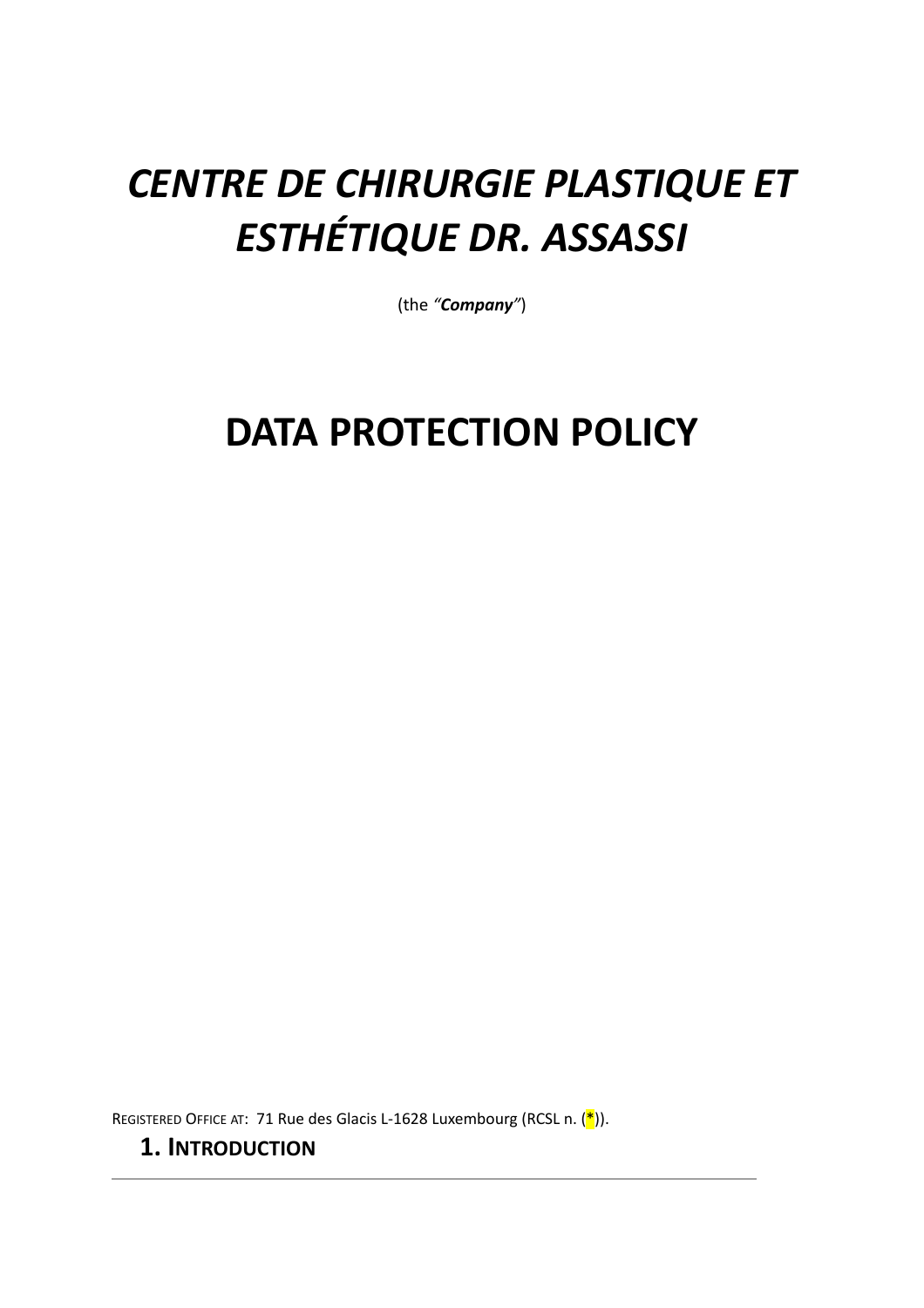The Company holds personal data (the "Personal Data") of the following natural persons:

- 1. Internal Data Subjects:
	- o Shareholders;
	- o Employees;
	- o Investors;
	- $\circ$  Connected counterparties of the same group.
- 2. Suppliers:
	- $\circ$  Service providers;
	- o Consultants.
- 3. Customers (Patients).

(hereinafter all referred to as "DATA SUBJECTS").

The data protection policy (the "Policy") sets out how the Company seek to protect Personal Data and ensures that the staff of the Company understands the rules governing the use of Personal Data to which specified people are entitled to have access in the course of their work. 

Personal Data must be collected and dealt with appropriately, whether on paper, a computer, or recorded on other material.

There must be safeguards in place to ensure this under the Policy.

In order to comply with the Policy, the Company shall ensure that it has at least one legitimate reason to collect, use, manage or disclose Personal Data. In some circumstances the consent of the DATA SUBJECTS may not be necessary.

In particular, the Policy requires that the Company ensures that the board of the Company ("**Board**") is consulted before any new significant data processing activity is initiated to ensure that relevant compliance steps are addressed.

The Regulation (EU) 2016/679 of the European Parliament and of the Council of 27 April 2016 on the protection of natural persons with regard to the processing of Personal Data and on the free movement of such data (the "GDPR") addresses the rapidly changing technology environment which has created a variety of new options concerning the collection, storage, sharing and use of Personal Data.

The GDPR is intended to unify the approaches of EU member states to data regulation and to ensure all data protection laws are applied identically in every country within the EU. It also introduces new expectations with regard to consent to use DATA SUBJECTS' data and the need to be very clear on how data are used.

The Policy should be read in conjunction with:

- the Data Protection Checklist;
- the Data Protection Impact Assessment.

## **2. DEFINITIONS**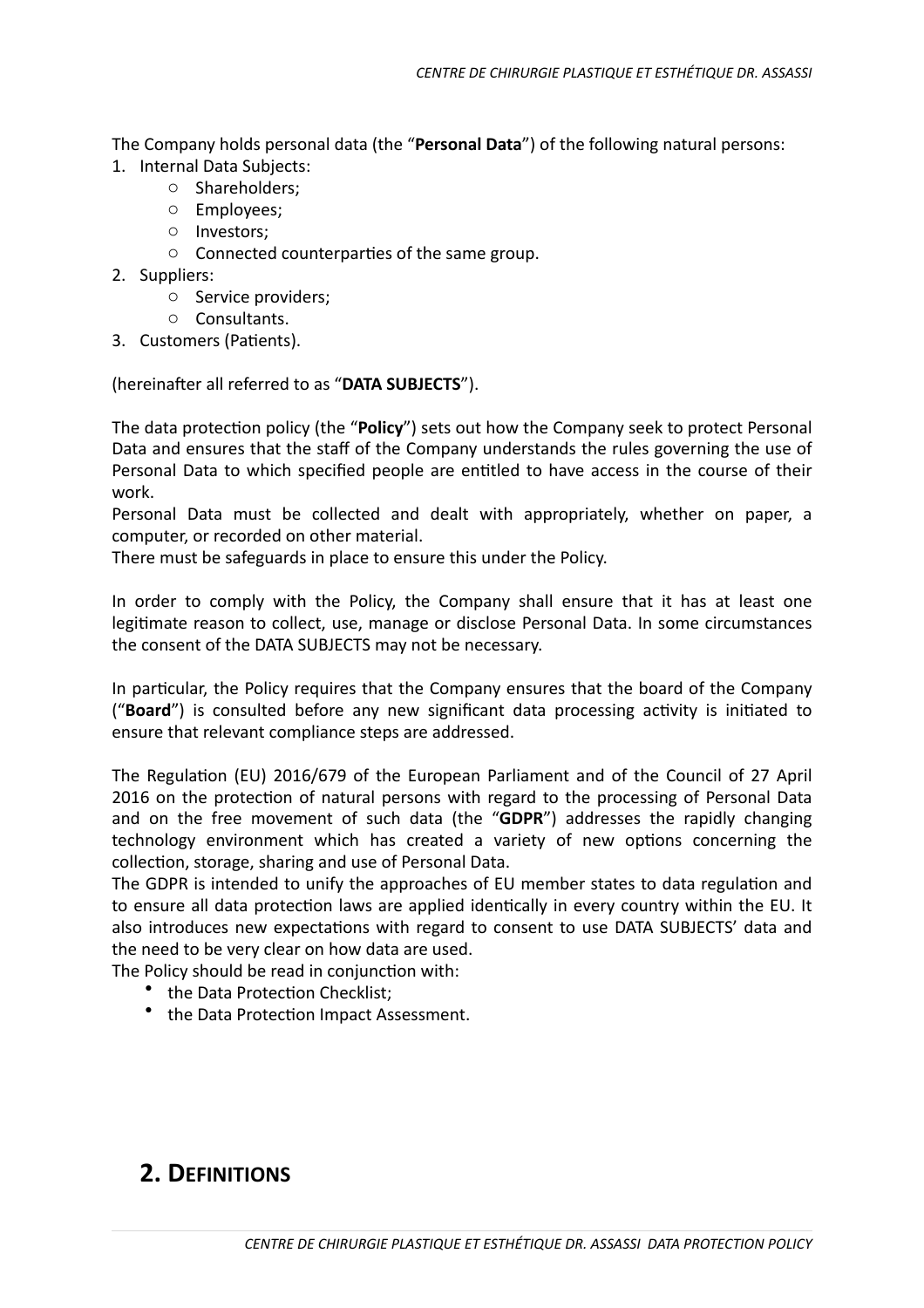| Data<br>subject                                          | The individuals in relation to whom the Company is holding personal<br>information. In this frame, they are:<br>1. Internal Data Subjects:<br>Shareholders;<br>$\circ$<br>Employees;<br>O<br>Investors;<br>O<br>Connected counterparties of the same group.<br>O<br>2. Suppliers:<br>Service providers;<br>O<br>Consultants.<br>O<br>3. Customers (Patients).                                                                                                                                                                                                      |
|----------------------------------------------------------|--------------------------------------------------------------------------------------------------------------------------------------------------------------------------------------------------------------------------------------------------------------------------------------------------------------------------------------------------------------------------------------------------------------------------------------------------------------------------------------------------------------------------------------------------------------------|
| <b>DPA</b>                                               | In Luxembourg the DPA (Data Protection Authority) is the Commission<br>Nationale de Protection des Données, 1, avenue du Rock'n'Roll, L-4361 Esch-<br>sur-Alzette, Tél.: (+352) 26 10 60 -1, www.cnpd.lu.                                                                                                                                                                                                                                                                                                                                                          |
| Personal<br>data                                         | The information in hard and electronic copy relating to DATA SUBJECTS held<br>by the Company, transferred to or exchanged with third parties, or held by<br>third parties on behalf of the Company.<br>The Company collects the following Personal Data: contact details,<br>residential address, email address, educational background, financial and<br>pay details, details of certificates and Diploma, education and skills, marital<br>status, nationality, job title, CV, proof of origin of funds, tax numbers/TIN,<br>IBAN/Bank details, investment data. |
| Dat<br>$\overline{a}$<br>Processing<br><b>Activities</b> | <b>Record</b> of The register where the Company or any organization acting on behalf of it<br>shall, according to Article 30 of GDPR, maintain a record of processing<br>activities under its responsibility.                                                                                                                                                                                                                                                                                                                                                      |
| Relevant<br><b>Persons</b>                               | Personal Data will be processed or viewed by:<br>Shareholders;<br>Members of the Board;<br>٠<br>Key people of the Company.                                                                                                                                                                                                                                                                                                                                                                                                                                         |
| <b>Sensitive</b><br>personal<br>data                     | Personal Data about DATA SUBJECTS' racial or ethnic origin, political<br>opinions, religious or similar beliefs, physical or mental health or condition,<br>criminal offences, or related proceedings.<br>In compliance with the GDPR, the processing of sensitive Personal Data is<br>strictly controlled in accordance with the Policy.                                                                                                                                                                                                                          |

# **3. SCOPE**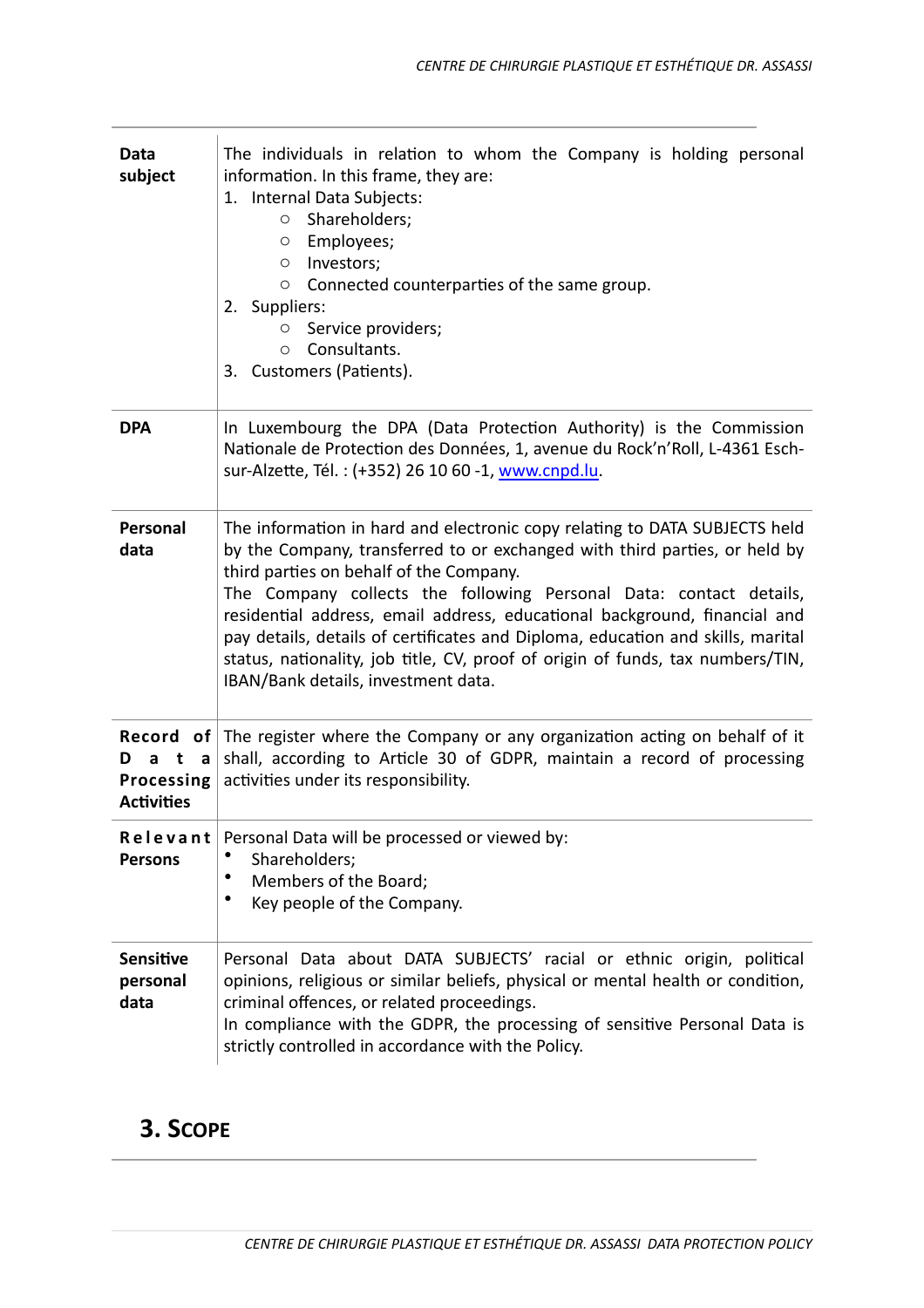The Policy applies to all Personal Data as defined in section 2 ("Definitions").

All departments which will need Personal Data to meet the contractual and legal obligations of the Company will have access to such information and therefore all staff of the Company will receive specific training to understand the importance of the confidentiality of Personal Data and to sign a confidentiality clause.

The Company staff must be familiar with the Policy and comply with its terms.

The Policy supplements other policies relating to the use of internet and email use.

The Company may supplement or amend the Policy by additional policies and guidelines from time to time. Any new or modified policy will be circulated to staff before being adopted. 

## **4. OUR PROCEDURES**

**Fair and lawful processing**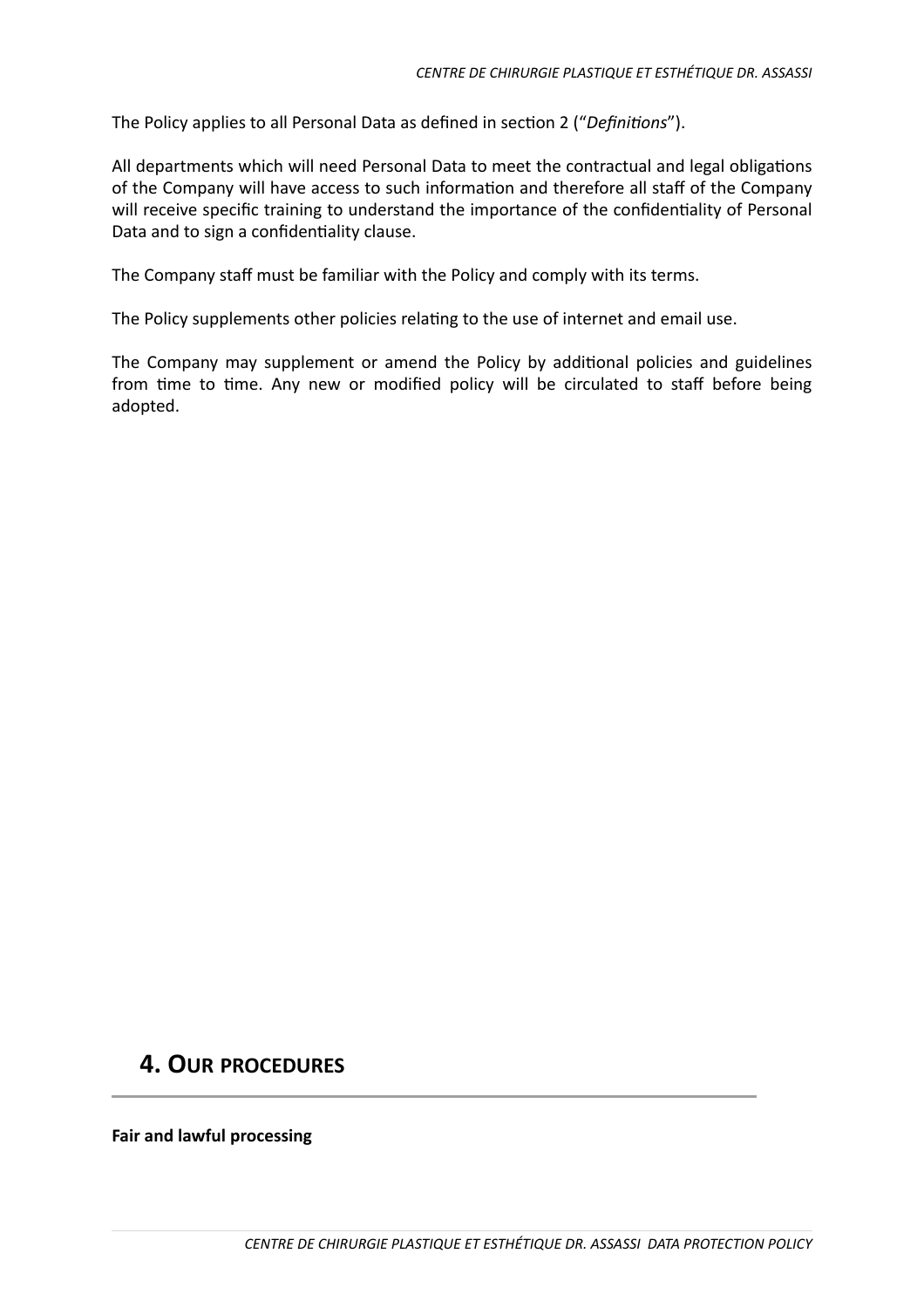Personal Data must be processed fairly and lawfully in accordance with GDPR. Accordingly, the Company shall not process Personal Data unless the DATA SUBJECT concerned has given his or her consent.

#### **Processing and use of Personal Data**

Personal Data must be processed in order to fulfil the business purpose of the Company and meet its legal obligations. Personal Data will only be processed lawfully and fairly in order to fulfil the Company's purpose and meet its legal obligations.

The Relevant Persons or those acting on behalf of the Company shall comply with the GDPR.

#### **Justification for Personal Data**

The Company will process Personal Data in compliance with data protection principles:

- 1. Personal Data shall be processed fairly, lawfully and in a transparent manner.
- 2. Personal Data shall be gathered for specified, legitimate and explicit purposes; additionally they shall not be further processed in any manner incompatible with those purposes.
- 3. Personal Data shall be adequate, relevant and restricted to what is necessary to the purposes.
- 4. Personal Data shall be accurate and, where necessary, kept updated.
- 5. Personal Data shall be kept in a form permitting the identification of DATA SUBJECTS for no longer than is necessary for the business purposes.
- 6. Personal Data must be processed in a way ensuring proper security of them, including the use of appropriate technical and organisational measures to protect Personal Data against accidental damage, destruction or loss.
- 7. Personal Data shall be processed in accordance with the rights of DATA SUBJECTS under the Policy.
- 8. Personal Data shall not be transferred to a country or organisation outside the European Economic Area unless that country or organisation is considered by the European Commission to be able to ensure an adequate level of protection for the rights and freedoms of DATA SUBJECTS in relation to the processing of Personal Data.

The Company documents any additional justification for the processing of sensitive data.

# **5. ACCURACY AND RELEVANCE**

The Company will ensure that processed Personal Data are accurate, adequate, relevant and not excessive, given the purpose for which they were obtained.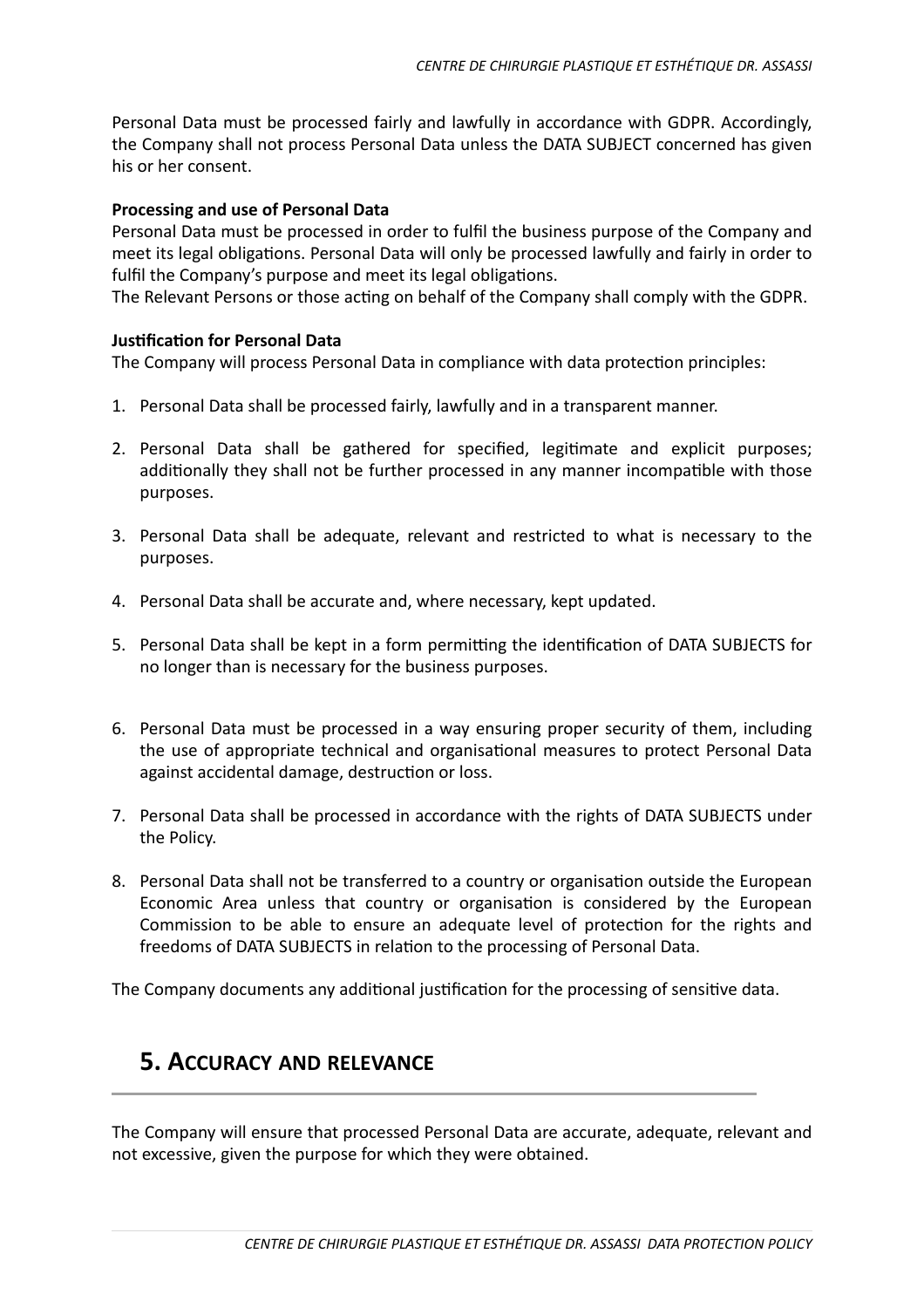The Company will not process any Personal Data obtained for unrelated purposes unless the concerned DATA SUBJECT gives his or her consent to do so or reasonably expects such process. 

DATA SUBJECTS may ask the Company to correct inaccurate Personal Data relating to them. If the Company believes that Personal Data about DATA SUBJECTS is inaccurate the Company is required to inform the Relevant Persons, involved in the processing of Personal Data.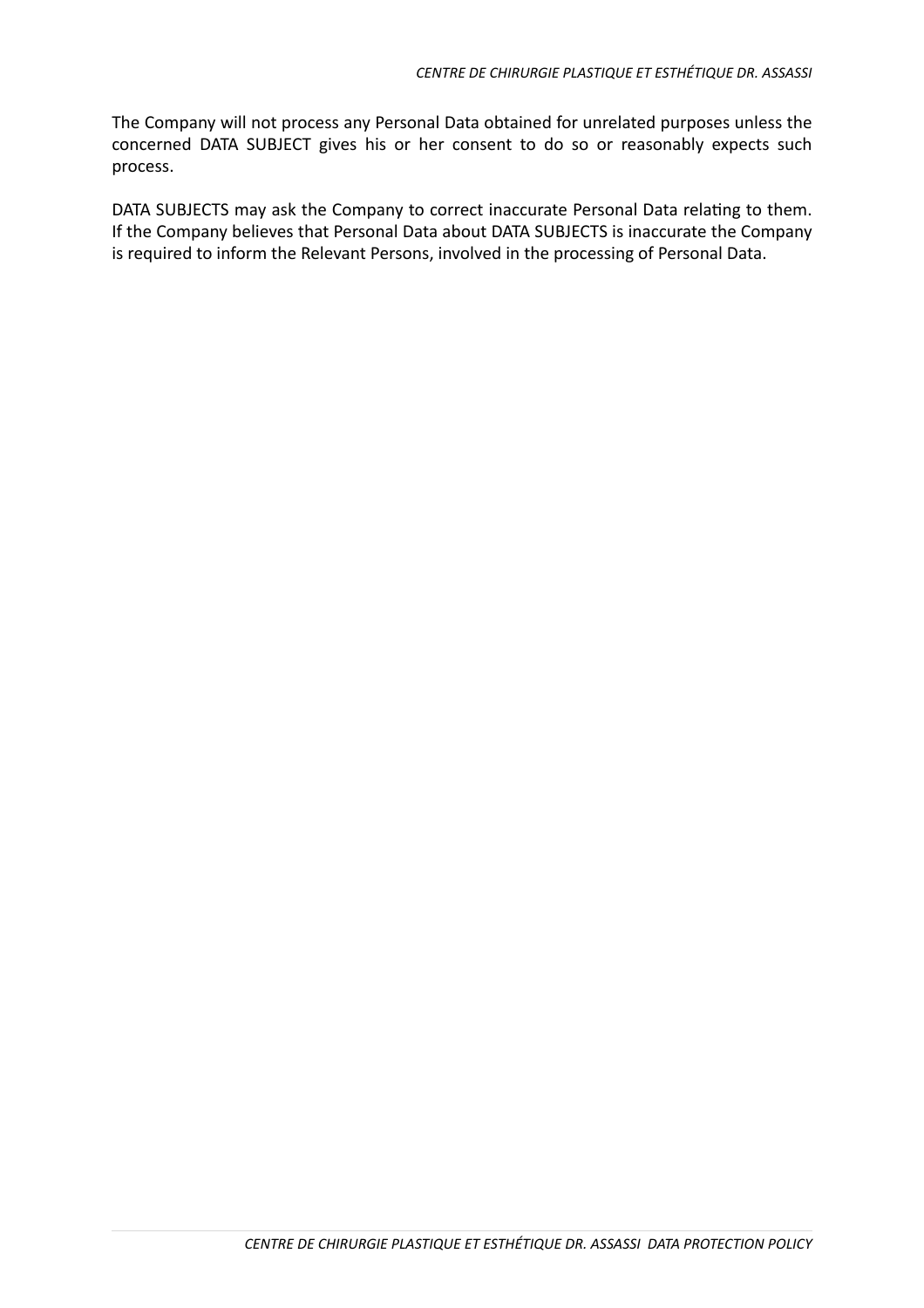# 6.**CONSENT AND CONDITIONS FOR PROCESSING DATA**

Pursuant to Article 6 (1) of the GDPR, the processing of Personal Data is lawful if at least one of the following points applies:

| 6(1)(a) | The DATA SUBJECT has given his or her consent;                                                                                         |
|---------|----------------------------------------------------------------------------------------------------------------------------------------|
| 6(1)(b) | Processing is necessary for the performance of a contract with the DATA<br>SUBCJETC subject or to take steps to enter into a contract; |
| 6(1)(c) | Processing is necessary for compliance with a legal obligation to which the<br>company is subject;                                     |
| 6(1)(d) | Processing is necessary to protect the vital interests of a DATA SUBJECT or<br>another person;                                         |
| 6(1)(e) | Processing is necessary for the performance of a task carried out in the public<br>interest or in the exercise of official authority;  |
| 6(1)(f) | Processing is necessary for the purposes of legitimate interests.                                                                      |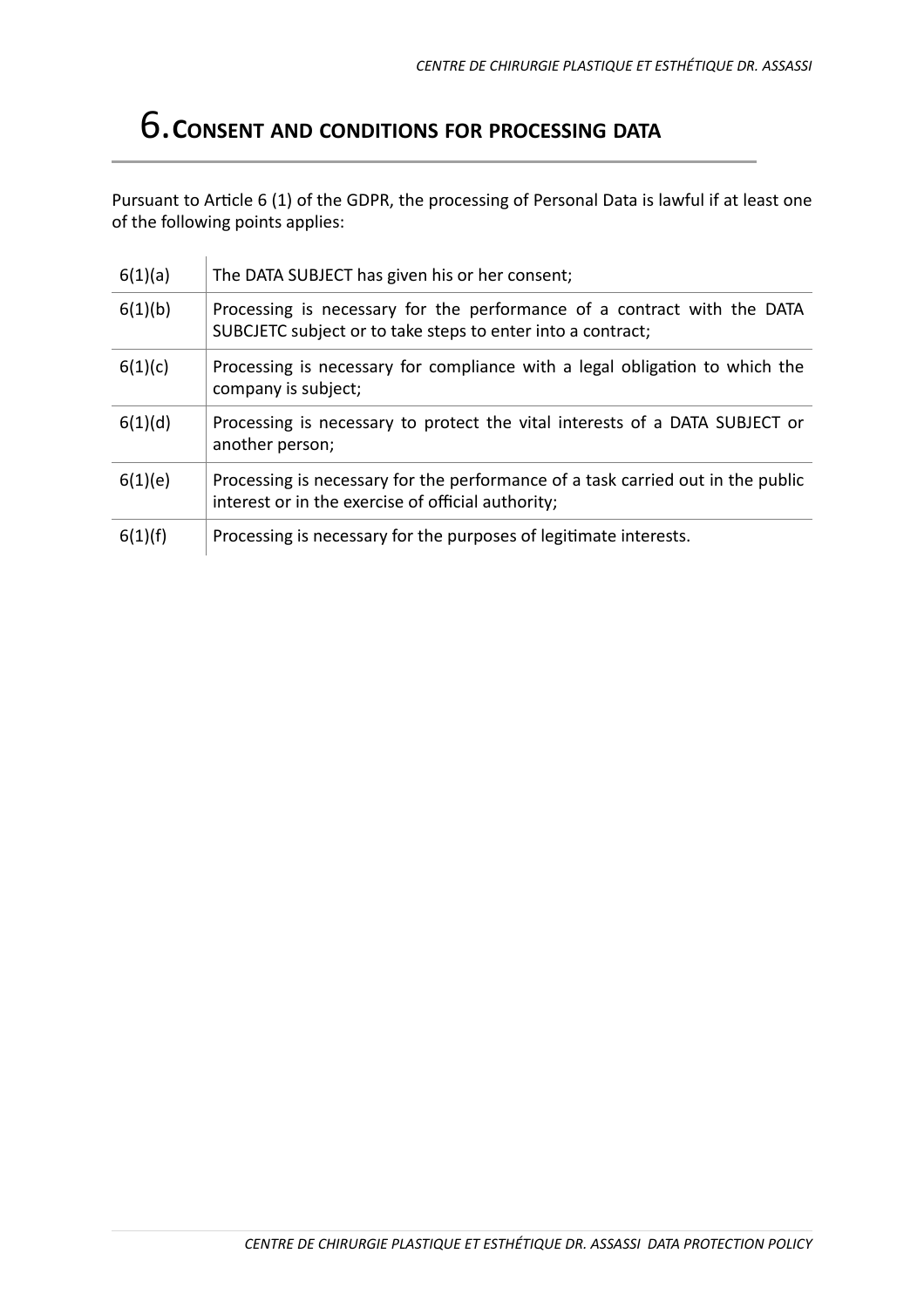# **7. PRIVACY NOTICE - TRANSPARENCY OF DATA PROTECTION**

It is of significant importance that the Company is transparent in providing accessible information to DATA SUBJECTS about how it will use Personal Data.

The notice:

- Sets out the purposes for which the Company holds Personal Data;
- Highlights that the Company may require us to give information concerning DATA SUBJECT to third parties;
- Provides that Company stakeholders have a right of access to the Personal Data.

## **8. PERSONAL DATA**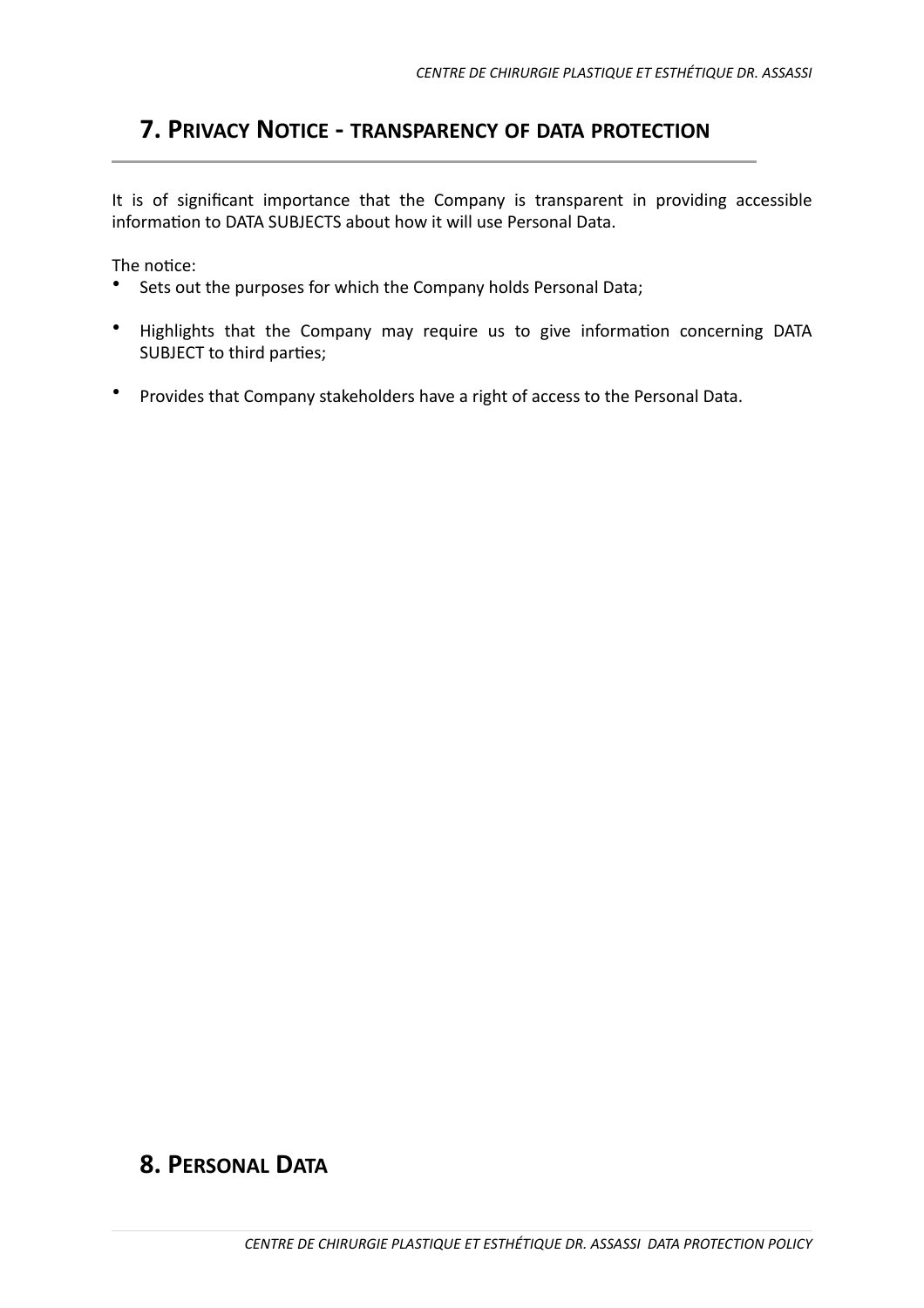DATA SUBJECTS must ensure that Personal Data held by the Company are accurate and updated as required.

For instance, if personal circumstances change, the DATA SUBJECT is required to inform the Company in order to update his or her records.

# **9. SHARING PERSONAL DATA**

It is responsibility of the Company to ensure that the sharing of Personal Data to third parties takes place in a secure manner and in compliance with the GDPR.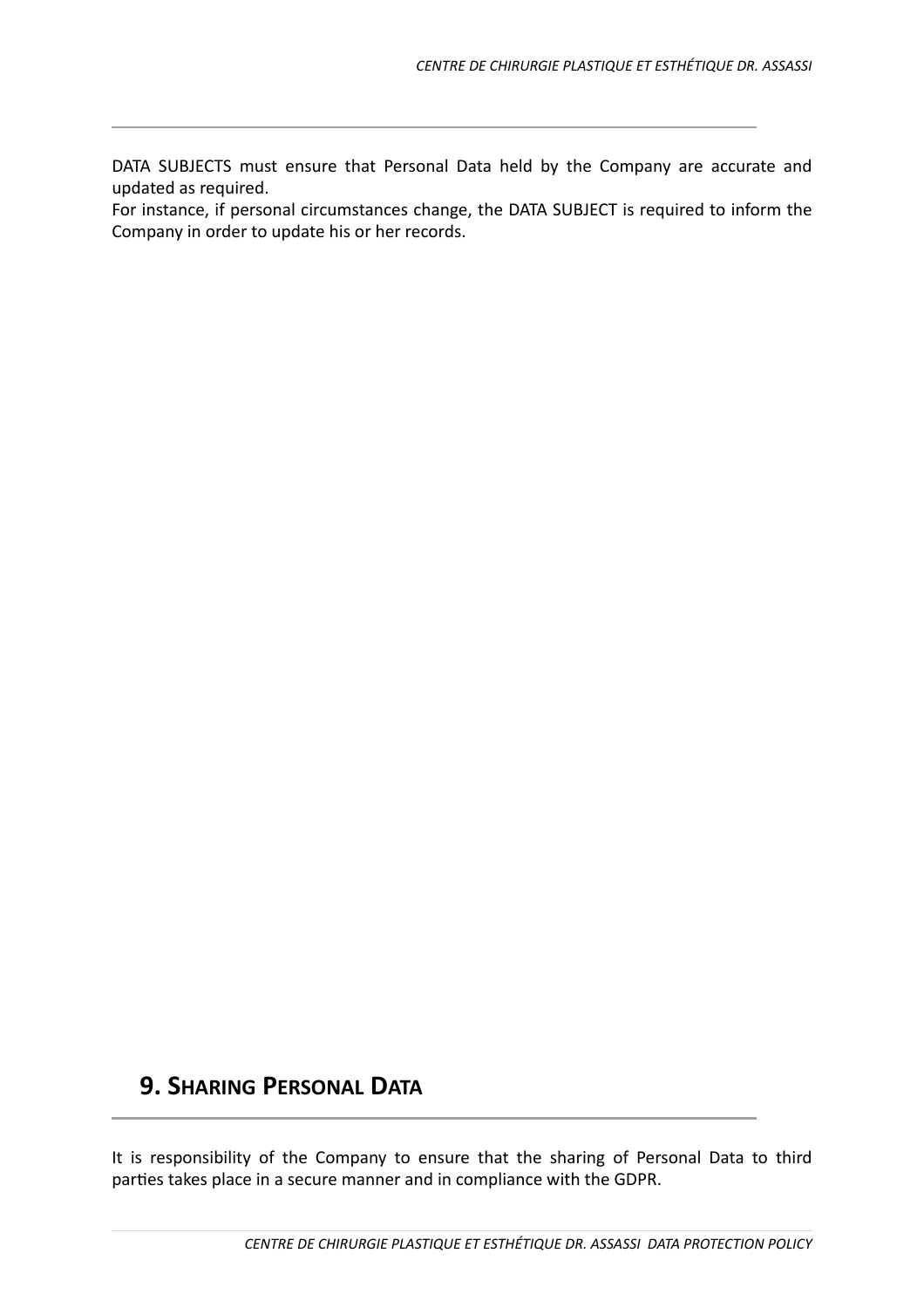- 1. Internal Data Subjects:
	- $\circ$  Connected counterparties of the same group.
- 2. Suppliers:
	- $\circ$  HR providers;
	- $\circ$  Payroll providers;
	- o External accountants.
- 3. Institutional counterparties:
	- $\circ$  Local Authorities;
	- o Banks;
	- o Pension providers.

The Company does not send direct marketing material to anyone unless it has an existing business relationship with them in relation to the services being marketed.

## **10.SENSITIVE PERSONAL DATA**

The Company processes, *inter alia*, Sensitive Personal Data, as defined in section 2 ("Definitions"), which are mainly collected through a document called Patient Questionnaire filled up and executed by the concerned DATA SUBJECT (mainly the Patient), made of two sections: section one consists of a two pages information sheet regarding Personal Data and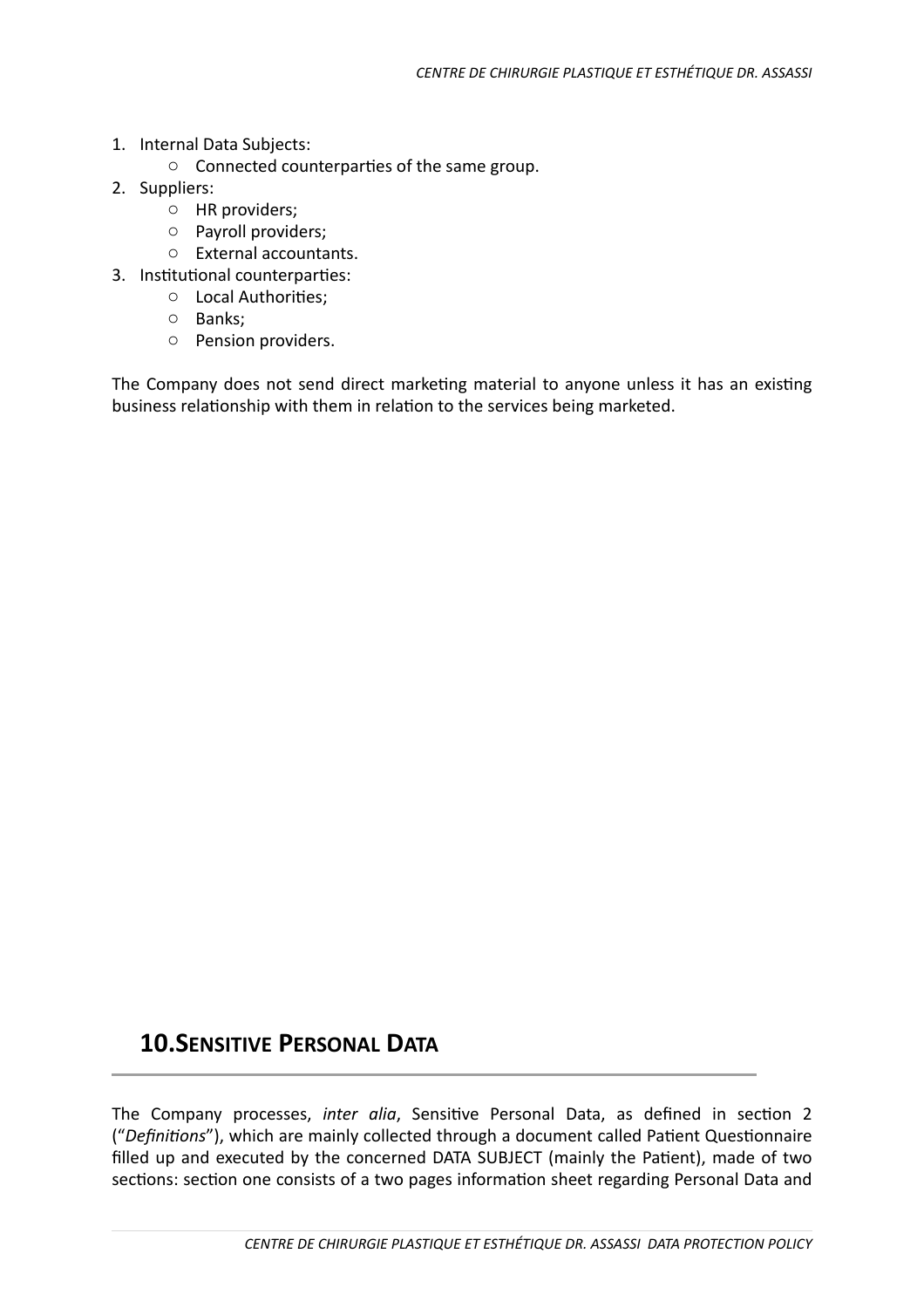Sensitive Personal Data; section two consists of a five pages consent letter which gives DATA SUBJECTS an overview of the GDPR and of the Policy.

The DATA SUBJECT is required to explicit his or her consent to the processing of the data collected in it, unless exceptional circumstances apply or the Company is obliged to do so by law (e.g. to comply with legal obligations to ensure health and safety at work or to its Patients).

Each consent to process Sensitive Personal Data needs to clearly include what the relevant data are, why they are being processed and to whom they will be disclosed.

Sensitive Personal Data will be processed on the following grounds:

- Explicit consent has been given:
- Processing is necessary for the purposes of carrying out the obligations:
- Processing is necessary for the reasons of substantial public interest, on the basis of the EU or national Law which shall be proportionate to the aim pursued, respect the essence of the right to data protection and provide specific measures to safeguard the fundamental rights and the interests of the DATA SUBJECT.

The Company processes also a special kind of data - photos - which, when associated to names or codes capable of identifying the DATA SUBJECT, are to be treated as Personal Data or Sensitive Personal Data, as the case may be.

The Company uses higher care while treating this special category of Personal Data, especially in compliance with the following articles of the GDPR:

- Articles 13 and 14. Right of the DATA SUBJECT to be informed in a clear manner about the context of how his or her photos are being used. For example photos cannot be used for reasons other than the one for which consent was had been given;
- Article 15. Right of the DATA SUBJECT to access his or her personal data (photos in this case) on simple request and receive confirmation regarding how these are being used;
- Article 17. Right to erasure, whereas without prejudice to the right of the DATA SUBJECT to apply to the DPA, Individuals have the right to simply request their photos to be returned, deleted or removed for any kind of support that was not originally authorised (i.e. websites, social media or future versions of printed materials).

## **11.IMPACT ANALYSIS EXERCISES**

#### Data security

The Company keeps Personal Data secure against loss or misuse. Employees have signed a specific confidentiality clause before processing Personal Data on behalf of the Company.

#### **Privacy by design and by default**

Privacy by design is an approach to projects that promotes privacy and data protection compliance from the beginning.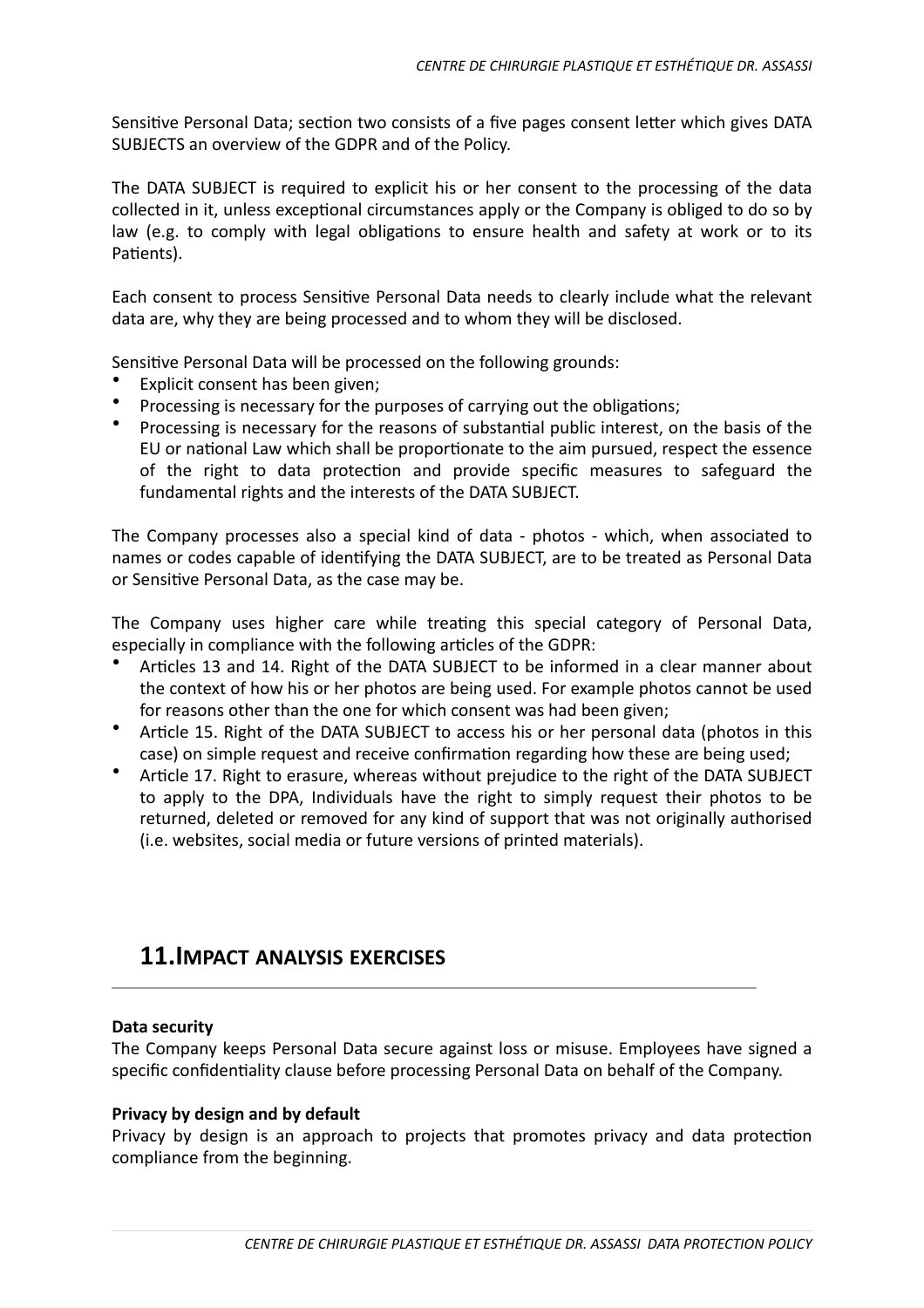The Board/the Relevant Persons will be responsible for ensuring that all data security processes and IT projects commence with a privacy plan.

When relevant, and if it does not have a negative impact on the DATA SUBJECT, privacy settings will be set to the most private by default.

#### **Storing data securely**

- When Personal Data are stored in hard copy, they are to be kept in a secure place where unauthorised personnel cannot have access. Personal Data in hard copy will be stored in a separate locked office cabinet and filed as soon as received, after the scan process.
- Personal Data in electronic format are to be kept in a separate environment on the server, provided with a key access code only known to Relevant Persons and IT service providers.
- Printed data are shredded when they are no longer needed  $-$  use data deletion processes as set out in the Policy.
- Use of secure remote access software for accessing Company systems from another location.
- The Company encourages all staff to use a password manager to create and store their passwords.
- Devices such as laptops should be locked away when not in use.
- Ensure antivirus and malware software are up to date as well as operating systems on laptops and desktops.
- Mobile phones are password protected and able to have their content accessed/deleted remotely.
- Emails containing Personal Data should not be sent from staff/governor/trustee personal accounts.
- Staff should be vigilant of emails with suspicious attachments, from emails addresses which have similar name configurations hyperlinks and proceed cautiously.
- Ensure staff complete basic "cyber security" training in relation to opening emails, handling Personal Data etc.
- Ensure wireless network is password protected and encrypted.
- Data stored on CDs or memory sticks is encrypted and locked away securely when not being used.
- The Relevant Persons must approve any cloud used to store data.
- Servers containing Personal Data are kept in a secure location or in the cloud, away from general office space.
- Data are regularly backed up in line with the company's backup procedures.
- All servers containing Sensitive Personal Data are to be approved and protected by security software and a strong firewall.
- Each member of the staff must immediately report any loss or damage of devices in use, e.g. laptops, personal computers to the Relevant Persons.
- Keep a record of third party access to data  $-$  e.g. payroll companies, pension providers etc.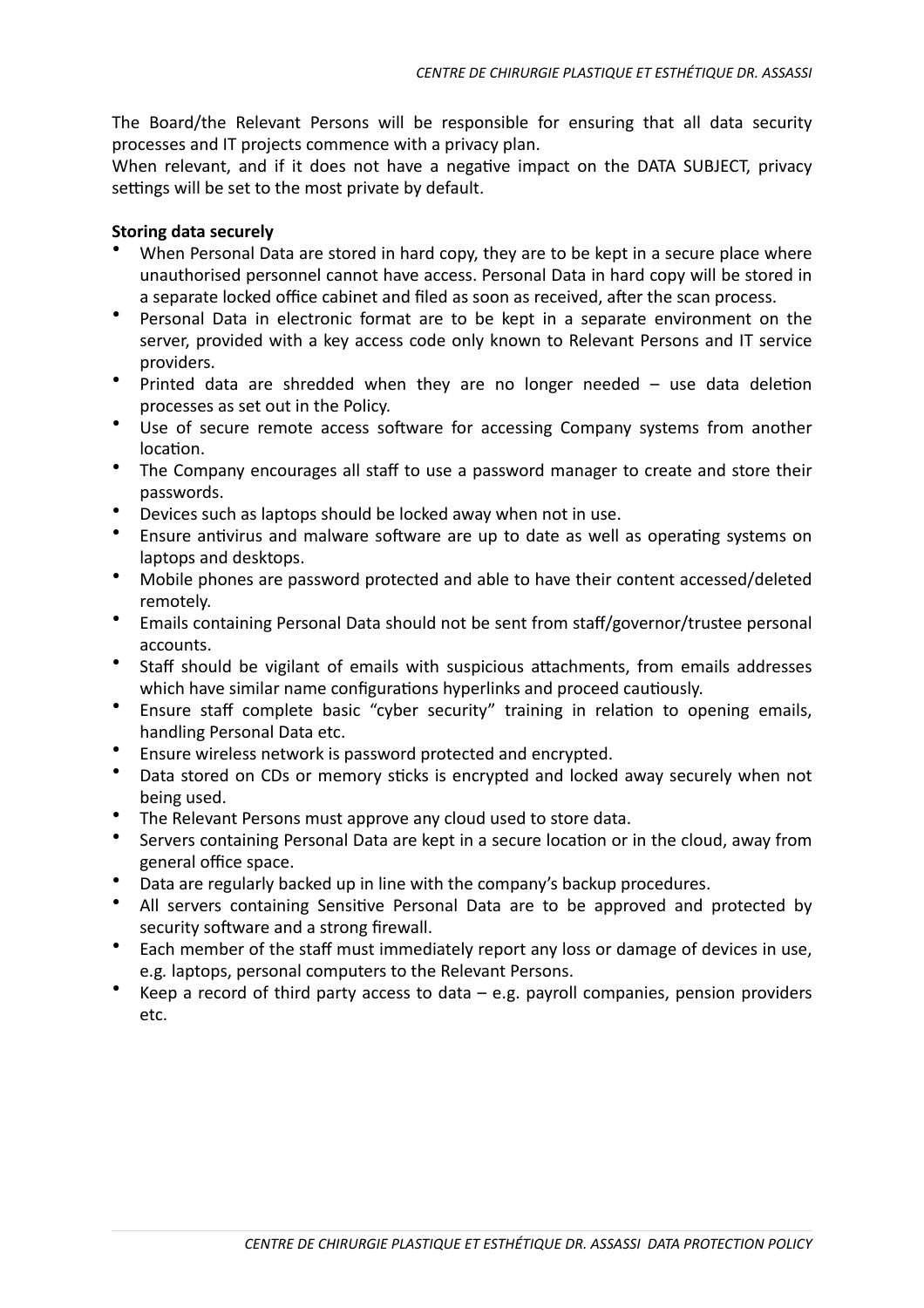## **12.DATA RETENTION PERIODS**

The Company retains Personal Data for no longer than is necessary. What is necessary will depend on the circumstances of each case, taking into account the reasons that the Personal Data were obtained, but if relevant, the length of retention will be determined in a manner consistent with published legal and regulatory data retention guidelines.

Personal Data and documents kept for business extent are treated segregated as described in the Policy and destroyed if requested by the concerned DATA SUBJECT or no longer useful for business purpose or if they are no longer detained in compliance with the relevant laws.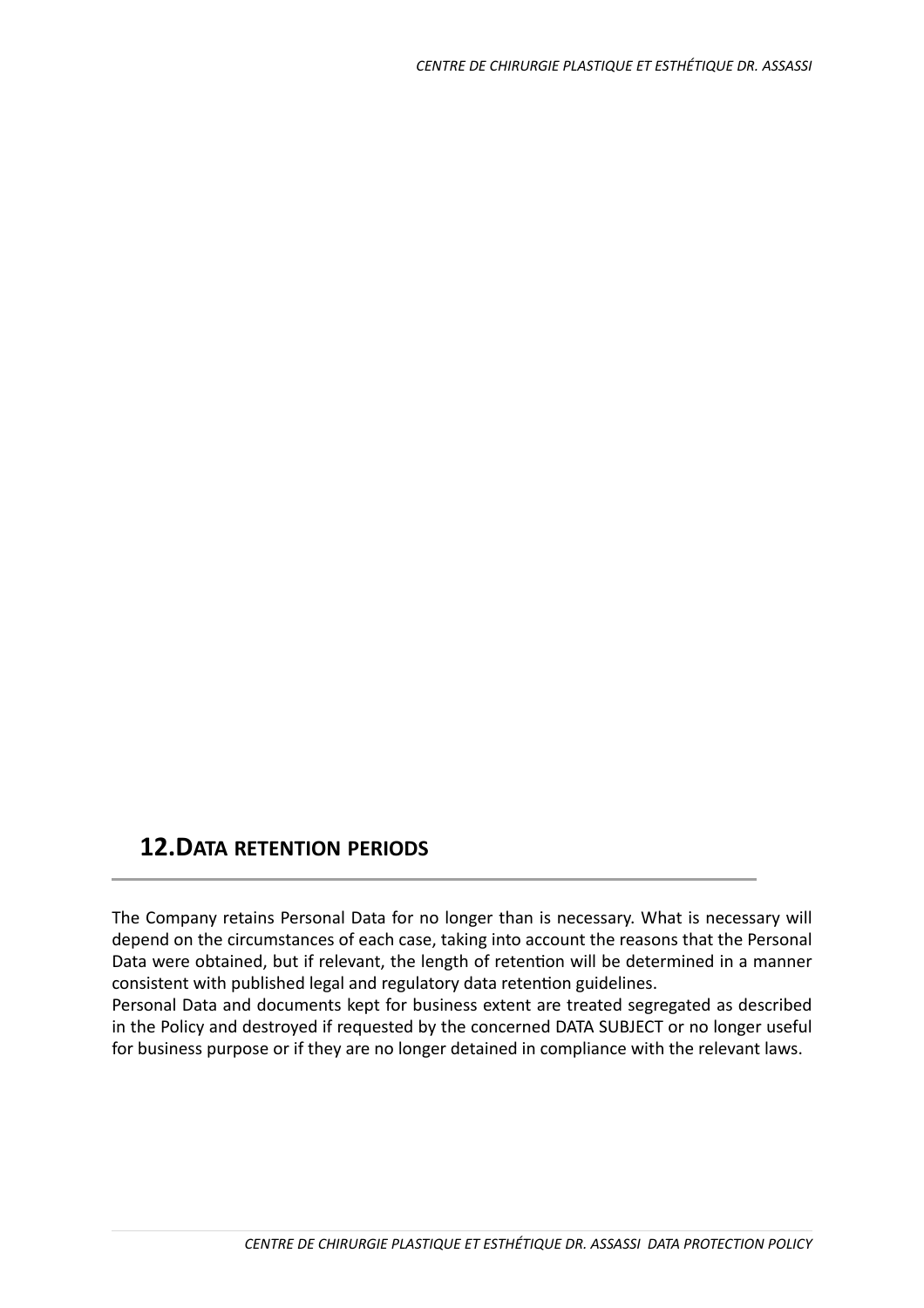## **13.DATA DELETION**

Pursuant to the GDPR, the Personal Data processed shall not be kept for longer than is necessary for the business purposes of the Company.

### **Safe destruction of records**

Disposal of records which have reached the end of the minimum retention period will be deleted or archived in line with the following guidance and whatever decisions are made, they need to be documented as part of the records management policy within the organization in the Record of Data Processing Activities.

All records containing the following Personal or Sensitive Personal Data shall be destroyed:

- Paper records should be shredded using a cross-cutting shredder.
- CDs / DVDs / Floppy Disks should be cut into pieces.
- Audio / Photos / Video Tapes should be dismantled and shredded.
- Hard Disks should be dismantled and sanded.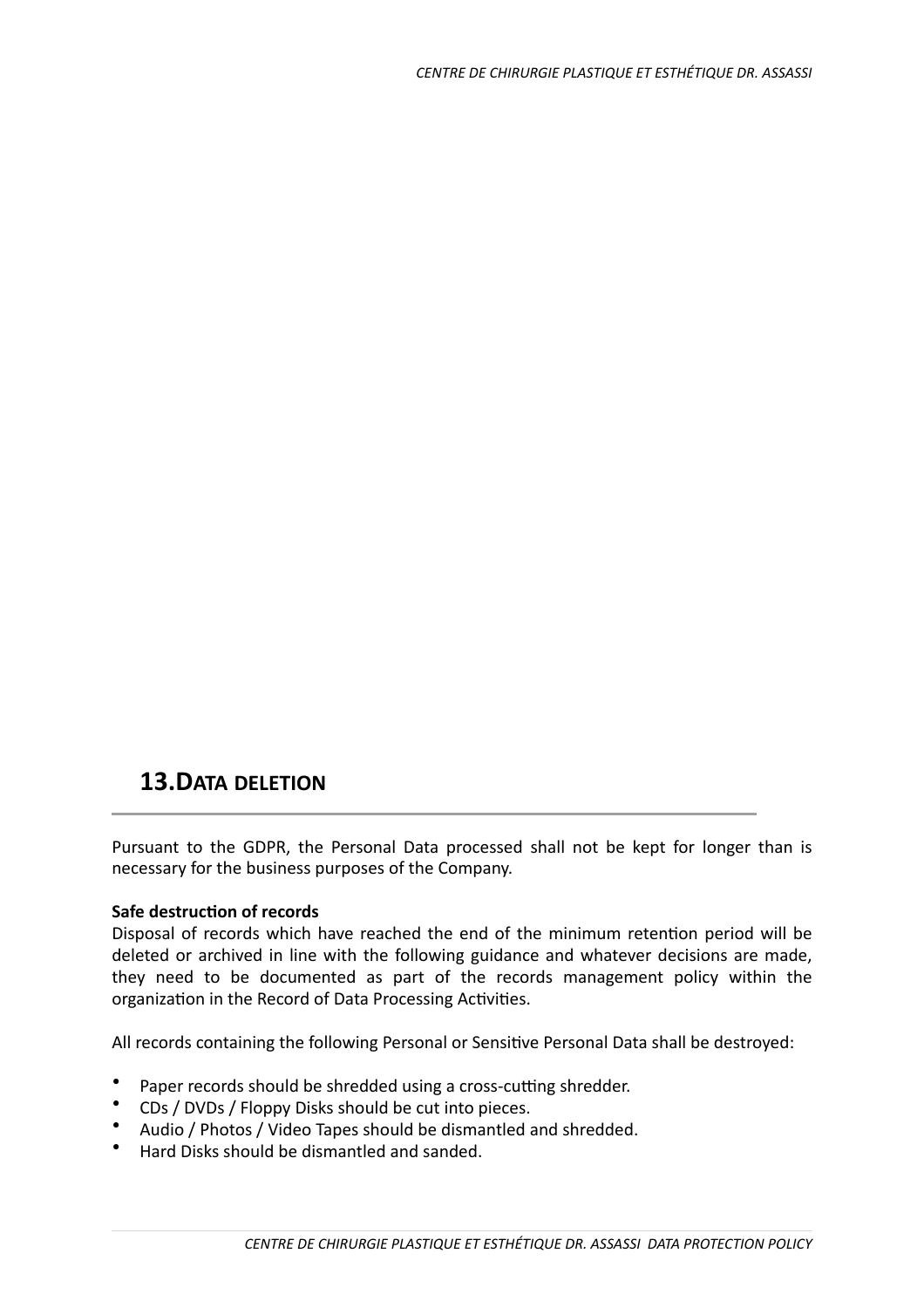Any other records should be bundled up and disposed of to a waste paper merchant or disposed of in other appropriate ways. Do not put records in the regular waste or a skip unless there is no other alternative.

There are companies who can provide confidential waste bins and other services which can be purchased to ensure that records are disposed of in an appropriate way.

Where records are destroyed internally, the process must ensure that all the records are provided with appropriate authorisation of the persons in charge before being destroyed. The destruction must be recorded.

Records should be shredded as soon as the record has been documented as being destroyed. 

The destruction/shredding needs to be planned with specific dates and all records should be identified as to the date of destruction.

Staff working for the external provider should have been trained in the handling of confidential documents

#### **Transfer of information to other media**

Where lengthy retention periods have been allocated to records, members of staff may convert hard copy records into media records such as microform or digital media. The lifespan of the media and the ability to migrate data shall always be accurately considered.

#### **Recording of all archiving, permanent destruction and digitisation of records**

Sample appendices are provided for the recording of all records to be used. These records could be kept in an Excel spreadsheet or other database format.

## **14.TRANSFERRING DATA INTERNATIONALLY**

There are specific restrictions on international transfers of Personal Data.

No Personal Data must be transferred outside of the European Economic Area (EEA) without first discussing it with the Relevant Persons.

Specific consent shall be obtained from DATA SUBJECTS before transferring their Personal Data outside the FFA.

DATA SUBJECTS must have received appropriate safeguards by the Company (e.g. legally binding instruments between public authorities, binding corporate rules and standard data protection clauses adopted by the European Commission or by the relevant supervisory authority, etc.).

Any transfer of Personal Data anywhere outside the Grand-Duchy of Luxembourg must be approved by the Relevant Persons.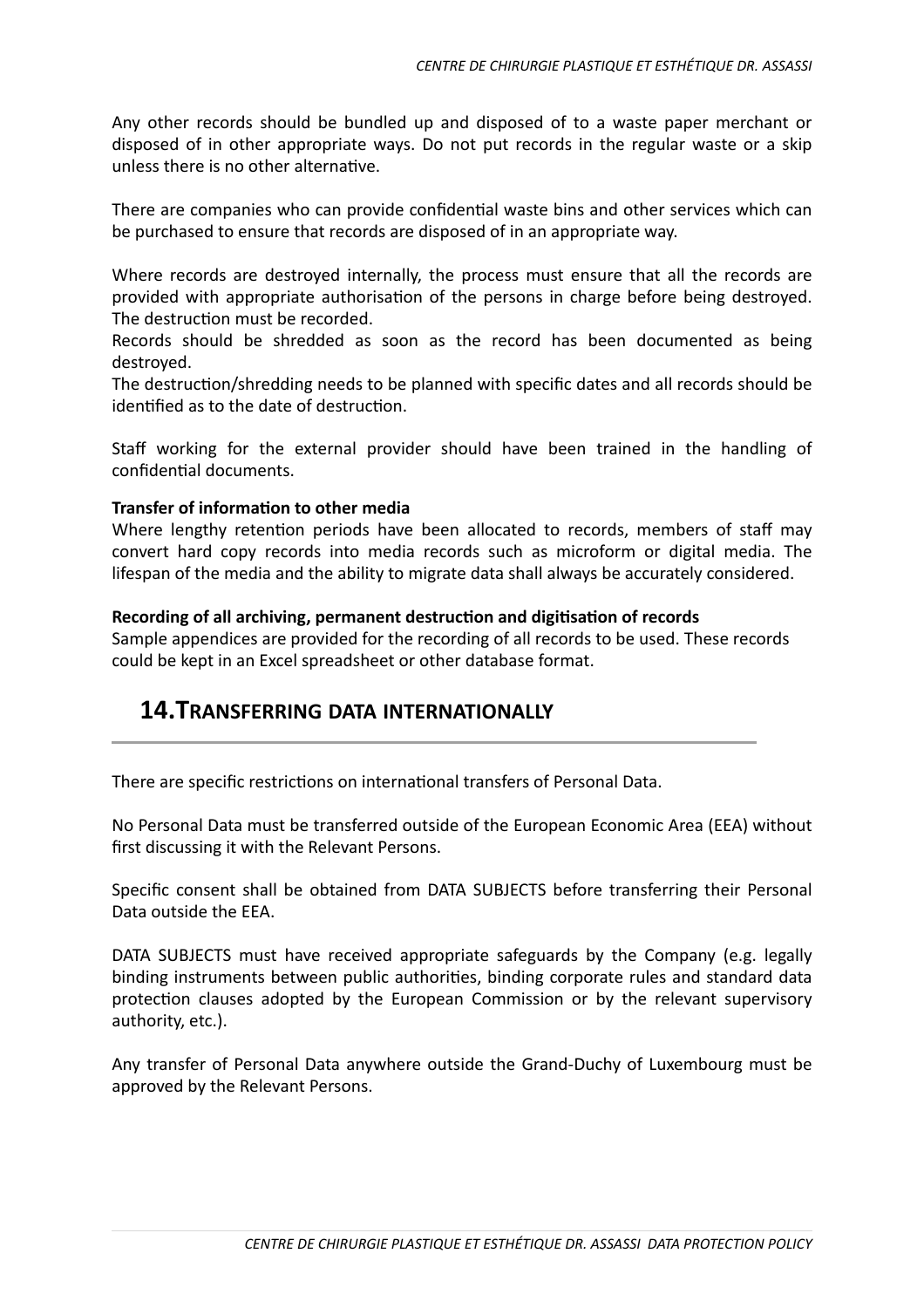# **15.SUBJECT ACCESS REQUESTS**

The DATA SUBJECTS are entitled, subject to certain exceptions, to request access to information held about them.

No charges should be made to the DATA SUBJECT concerned.

Upon request, the DATA SUBJECT shall have the right to receive a copy of their Personal Data in a structured format. These requests should be processed within one month, provided that there is no undue burden and it does not compromise the privacy of other DATA SUBJECTS.

In order to apply for an access to information, the DATA SUBJECT shall refer such request to the Relevant Persons.

There are also restrictions on the information to which DATA SUBJECTS are entitled to access under the applicable law.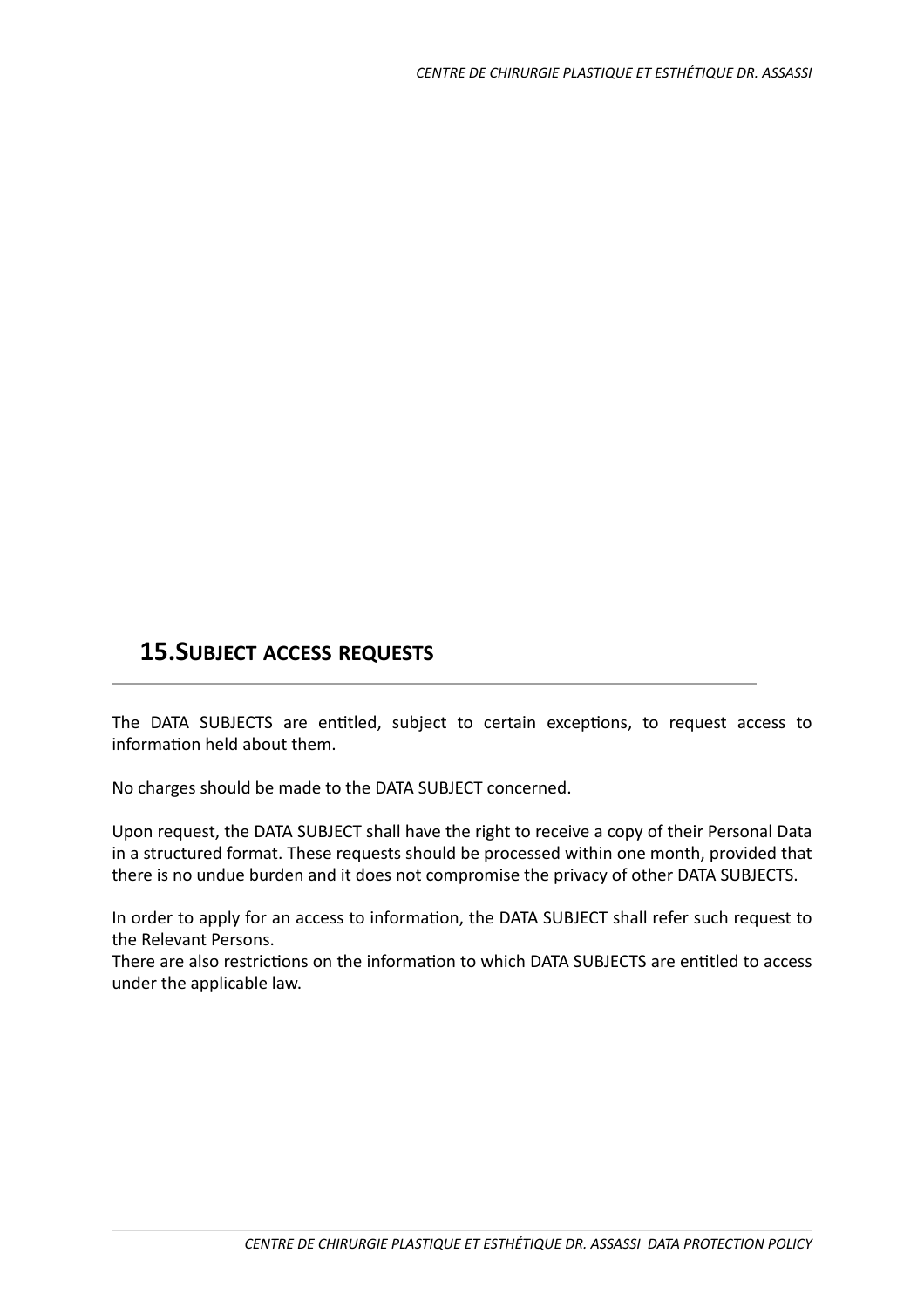## **16. RIGHT TO ERASURE (RIGHT TO BE FORGOTTEN)**

DATA SUBJECTS are entitled to request that any Personal Data held about themselves is deleted or removed without undue delay if, for instance, the Personal Data are no longer necessary in reference to the business purposes or they have been unlawfully processed.

Any third parties processing such data must also comply with such request.

An erasure request can only be refused if an exemption applies.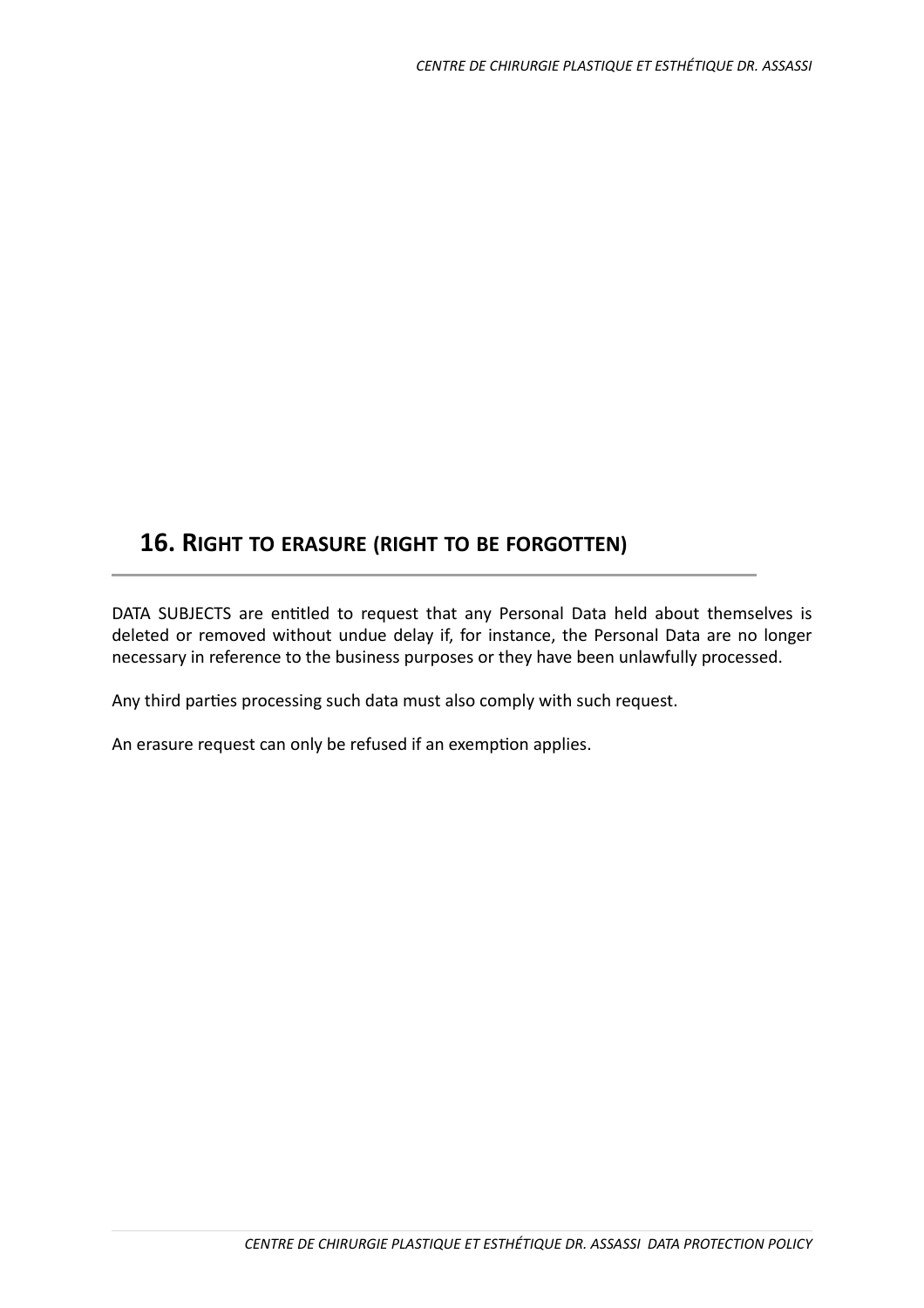# **17.TRAINING**

All the members of the staff of the Company will receive the Policy.

All the Relevant Persons will receive training that will cover:

- The GDPR and
- The Company's Policy, related procedures and best practices.

Training is also provided to the members of the staff of the Company through in-house sessions on a regular basis or whenever there is a substantial change in the law or in the Company's Policy and procedure.

New joiners will receive training on the Company's Policy as part of the induction process.

Additionally, the Company will also organise refresher sessions in order to keep updated the whole staff of the Company in reference to the data protection procedures and best practices.

The Completion of training is compulsory.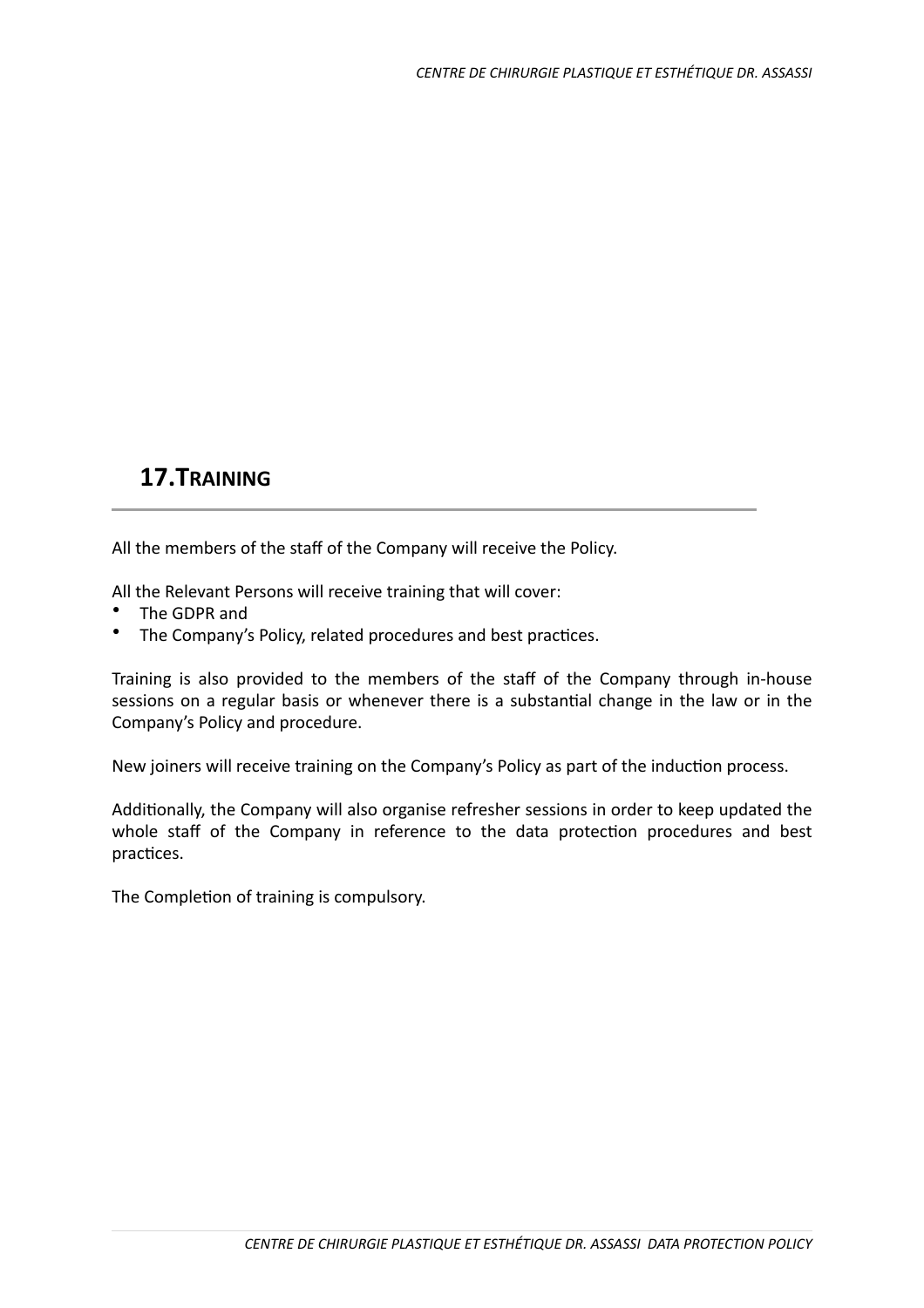# **18.DATA BREACHES**

Each DATA SUBJECT and each member of the staff of the Company shall immediately notify the Relevant Persons if they are concerned about a possible data breach.

Even if a breach is discovered after the relevant time by DATA SUBJECTS or staff members, the Relevant Persons shall be immediately notified.

#### **Reporting breaches**

Data breaches must be reported to the DPA without undue delay and, when feasible, within 72 hours after becoming aware of it.

The Company shall document Personal Data breaches, including information about what and how occurred, the effect of the breach and any remedial action taken. All members of the staff are required to report actual or potential data protection compliance failures.

The DATA SUBJECTS shall be informed of the breach without undue delay in case they are likely to be adversely affected by it.

### **Checklist for data breaches**

- 1. Inform the DPA within 72 hours;
- 2. Inform the Relevant Persons to keep records of response to the data breach;
- 3. Identify key internal and external messaging for communications strategy and issue;
- 4. Secure IT systems;
- 5. Stop additional data loss;
- 6. Inform DATA SUBJECTS: If there is a high risk to the rights and freedoms of DATA SUBJECTS, DATA SUBJECTS must be notified;
- 7. Identify key issues and extent of data breach;
- 8. Review protocols about disseminating information about the breach for everyone involved;
- 9. Begin an in-depth investigation, by using forensics if necessary;
- 10. Report to police, if considered appropriate;
- 11. Notify regulators.

#### **What information must a breach notification contain?**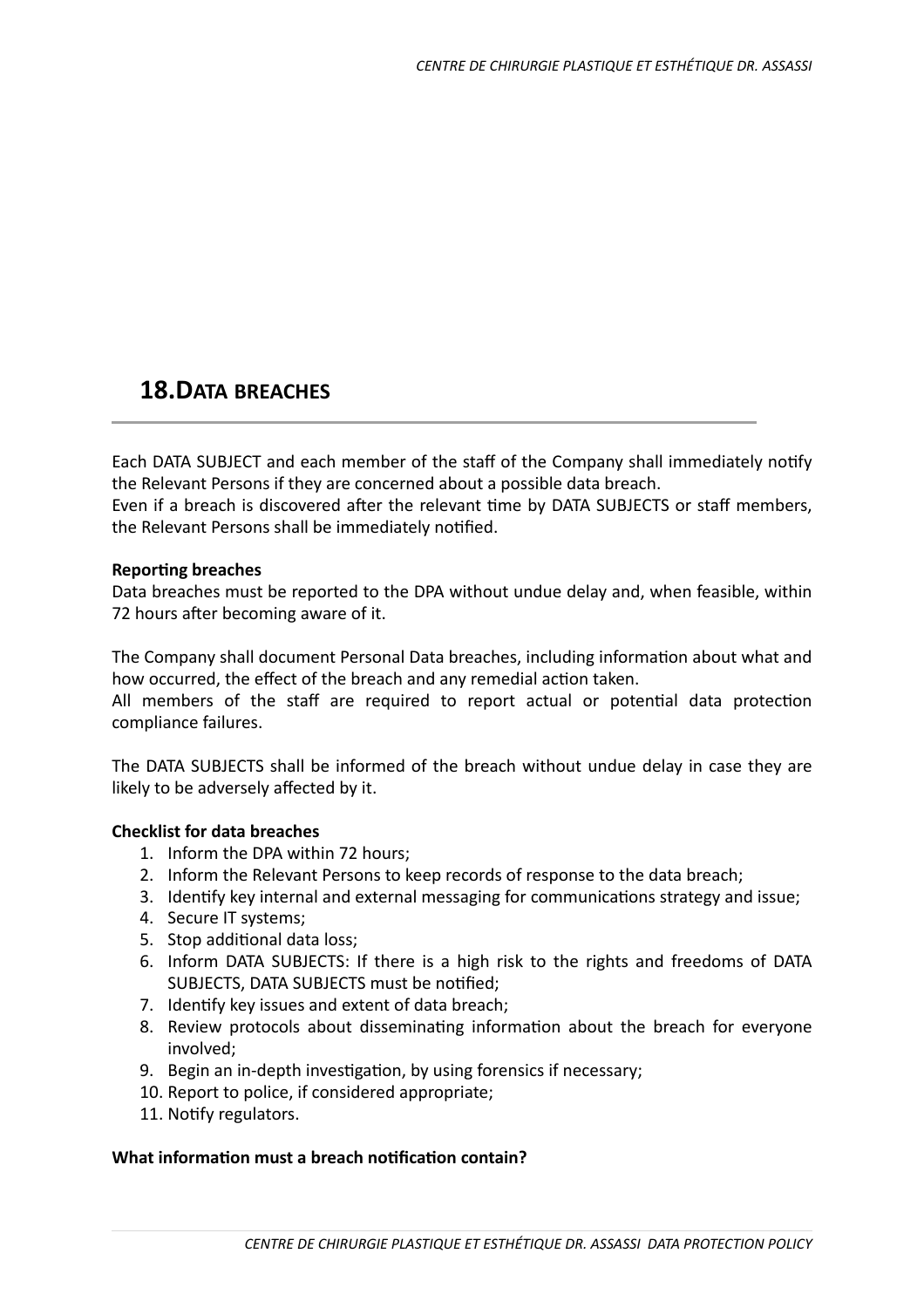- 1. The nature of the Personal Data breach including, the categories and approximate number of DATA SUBJECTS concerned and the categories and approximate number of Personal Data records concerned:
- 2. The name and contact details of the Relevant Persons;
- 3. A description of the likely consequences of the Personal Data breach; and
- 4. A description of the measures taken, or proposed to be taken, in order to deal with the Personal Data breach and, where appropriate, a description of the measures taken to mitigate any possible adverse effects.

## **19.CONSEQUENCES OF FAILING TO COMPLY**

The Company takes compliance with the Policy very seriously.

Failure to comply puts both the staff and the Company at serious risk.

The importance of the Policy means that failure to comply with any legal requirement may lead to disciplinary actions under the Company's procedures which may also result in dismissal.